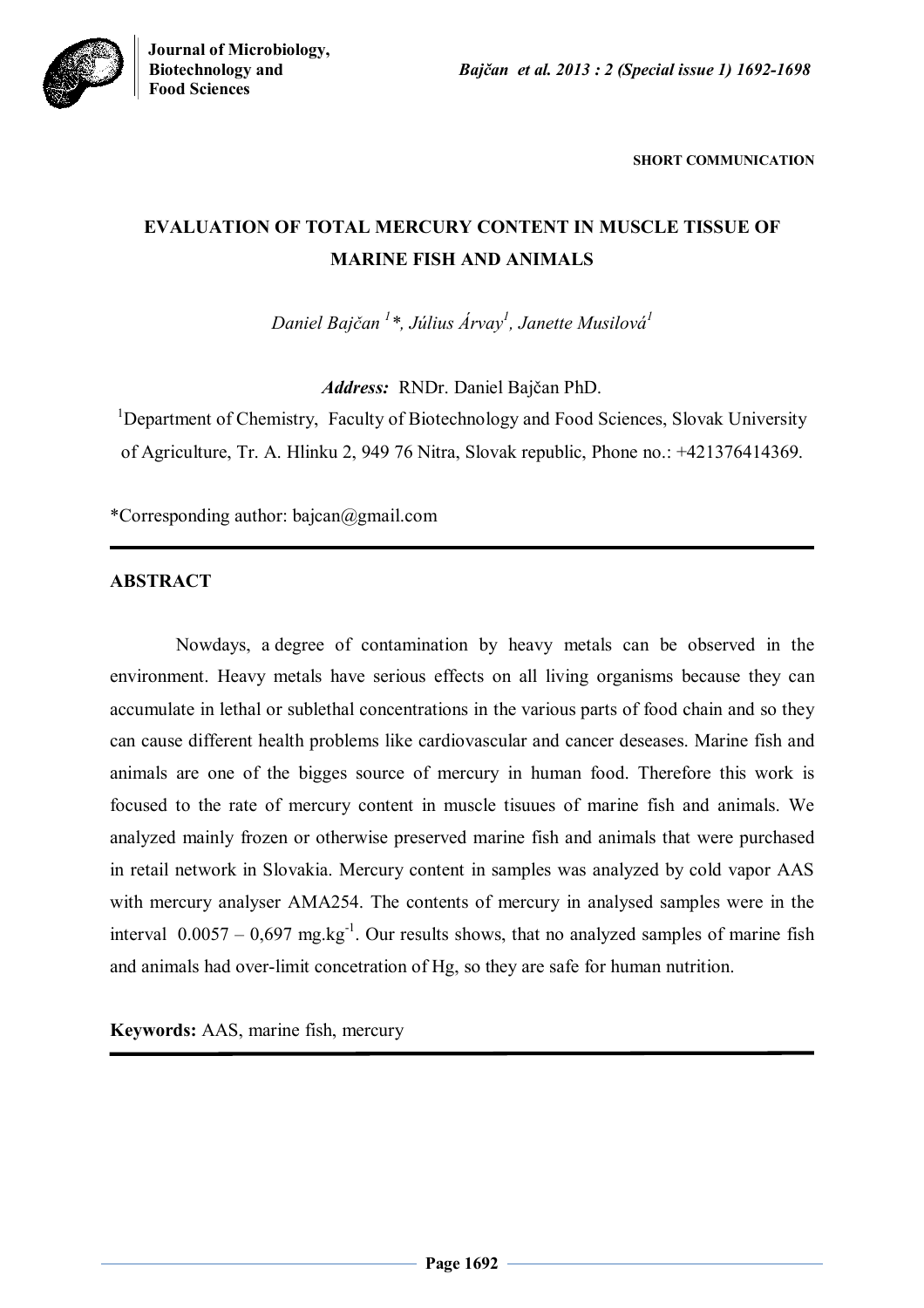#### **INTRODUCTION**

Foreign substances are an important group that occur in foodstuffs. One of the most important group of contaminants in foods are heavy metals (HM). Heavy metals belong to non-degradable contaminants having different origin, properties as well as affecting to living organisms **(Tóth** *et al***., 2005)**. Biologically important microelements /Cu, Zn, Mn, Co, Cr, etc. / and a number of non-essential chemical elements /Cd, Pb, Hg, etc./ belongs to HM **(Vollmannová** *et al***., 2007)**. HM occur in soils in different concentrations, oxidation states and bonds. Their risks consist in ecotoxicity and acummulation in biotic and abiotic components of the environment. Biologically essential microelements become also toxic, when their concentration will exceed critical level **(Tomáš, 2000; Vollmannová** *et al.,* **2003)**.

Mercury is an important toxic contaminant of the food chain. Although the body contains trace amount of Hg, its biological significance was not found. Mercury is most often found in form of cinnabar (HgS) in lithosphere **(Zmetáková and Šalgovičová, 2006)**. Mercury is a naturally occurring element that is released into the environment from natural sources and also as a result of industrial pollution. Hg gets into the environment through weathering of rocks, burning fossil fuels, metallurgical roasting ores, long-term use of stain seeds, dyes and paints, disinfectants, electrical equipment, etc. **(Toman** *et al.,* **2003)**. Inorganic mercury in water by the action of microorganisms changes to much more toxic methylmercury, which accumulates in the tissues of animals. Aquatic animals receive mercury from food and water, and trace amounts of mercury were found in almost all fish. Some fish species (e.g. shark, swordfish, tuna and others) may accumulate more mercury because they eat other fish. Generally, the rule is that the older and greater fish contains more methylmercury **(Tóth** *et al.,* **2010)**. The fact that some fish accumulate during the life more mercury than others, reflect the European legal acts /Commission Regulation No. 1881/2006 from 19th December 2006/ **(Sokol** *et al.,* **2009)**. About 7% of mercury is absorbed in small intestine from food. Absorbed mercury accumulates in liver, kidney and brain. Hg partially accumulates in hair and nails **(Velíšek, 2002)**. The form of mercury is critical for its effect on the human body. Elemental mercury is often eliminated after intake without affecting the organizm. Organic mercury compounds are considered to be several times more toxic than the inorganic forms of mercury **(Kafka, 1996)**. Toxic effects of mercury and its compounds are related to the high affinity of Hg to thiol groups in peptides and proteins **(Velíšek, 2002)**. The concentration of mercury in most of the food is in the ten-thousandth to a hundredth mg.kg<sup>-1</sup>. High levels of mercury were found in some edible mushrooms, shellfish and crustaceans. The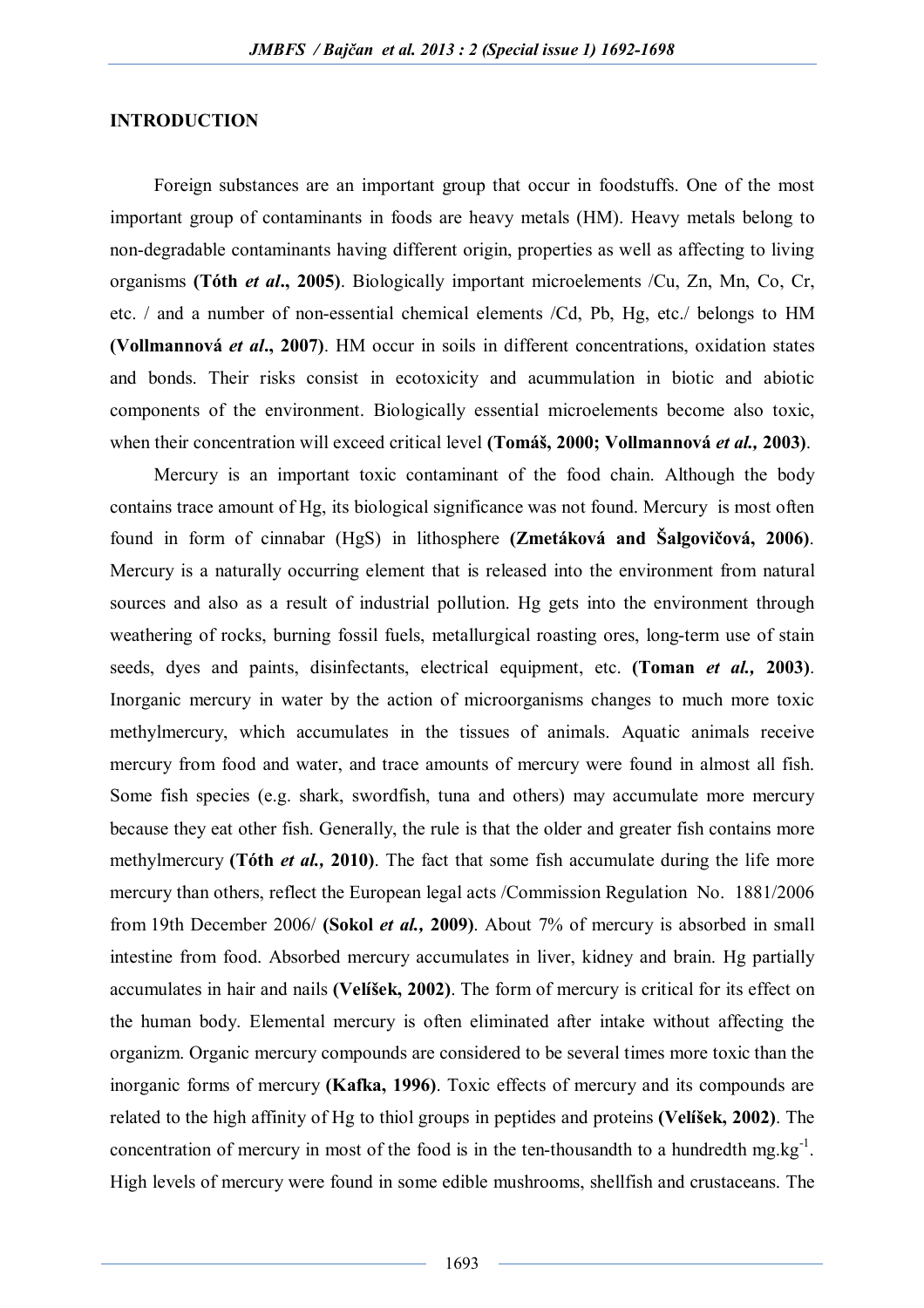predominant source of mercury in human food are fish and seafood **(Egyűdová and Šturdík, 2004)**.

The aim of this work was monitoring of the concentrations of total mercury in frozen or otherwise preserved marine fish and animals.

## **MATERIAL AND METHODS**

We analyzed 23 samples of marine fish and animals purchased in the retail network in Slovak Republic in the years 2009 - 2011.

|                 |                                             |                     | Type of the       |
|-----------------|---------------------------------------------|---------------------|-------------------|
| <b>Sample</b>   | Spiece of marine fish or animal             | <b>Fishing area</b> | treatement and    |
|                 |                                             |                     | storage           |
| R1              | sea bass (Dicentrarchus labrax)             | Greece              | freezing          |
| R <sub>2</sub>  | hake (Merluccius merluccius)                | Pacific ocean       | freezing          |
| R <sub>3</sub>  | blue mussel ( <i>Mytilus edulis</i> )       | North-East          | freezing          |
|                 |                                             | Atlantic ocean      |                   |
| R <sub>4</sub>  | salmon (Salmo salar)                        | North America       | freezing          |
| R <sub>5</sub>  | herring (Clupea harengus)                   | North Atlantic      | conserving        |
| R <sub>6</sub>  | salmon (Salmo salar)                        | Norway              | smoking, freezing |
| R7              | shrimp (Pandalus borealis)                  | Greenland           | cooling           |
| R <sub>8</sub>  | salmon (Salmo salar)                        | Poland              | smoking, freezing |
| R <sub>9</sub>  | salmon (Oncorhynchus)                       | Norway              | cooling           |
| R10             | salmon (Salmo salar)                        | China               | freezing          |
| R11             | sardine (Sardina pilchardus)                | North-East          | cooling           |
|                 |                                             | Atlantic ocean      |                   |
| R12             | sprat (Clupea sprattus)                     | Baltic sea          | smoking, cooling  |
| R13             | pacific oyster ( <i>Crassostrea gigas</i> ) | North-East          | cooling           |
|                 |                                             | Atlantic ocean      |                   |
| R14             | salmon (Salmo salar)                        | Norway              | freezing          |
| R15             | salmon (Salmo salar)                        | <b>USA</b>          | freezing          |
| R <sub>16</sub> | hake (Merluccius merluccius)                | Pacific ocean       | cooling           |
| R17             | salmon (Salmo salar)                        | Ireland             | smoking, freezing |
| R18             | mackerel (Scomber scombrus)                 | Atlantic ocean      | conserving        |
| R19             | halibut (Hippoglossus hippoglossus)         | Germany             | freezing          |
| <b>R20</b>      | gilthead seabream (Sparus aurata)           | Greece              | freezing          |
| R21             | tuna (Thunnus spieces)                      | Mediterranean sea   | conserving        |
| R22             | butterfish (Ruvettus pretiosus)             | Vietnam             | cooling           |
| R23             | blue shark (Prionace glauca)                | Spain               | freezing          |
|                 |                                             |                     |                   |

**Table 1** Analyzed samples of the marine fish and animals a their characteristics

Sampling was focused on frozen, canned or otherwise prepared marine fish and animals originating from different fishing areas. Their characteristics are specified in Tab. 1.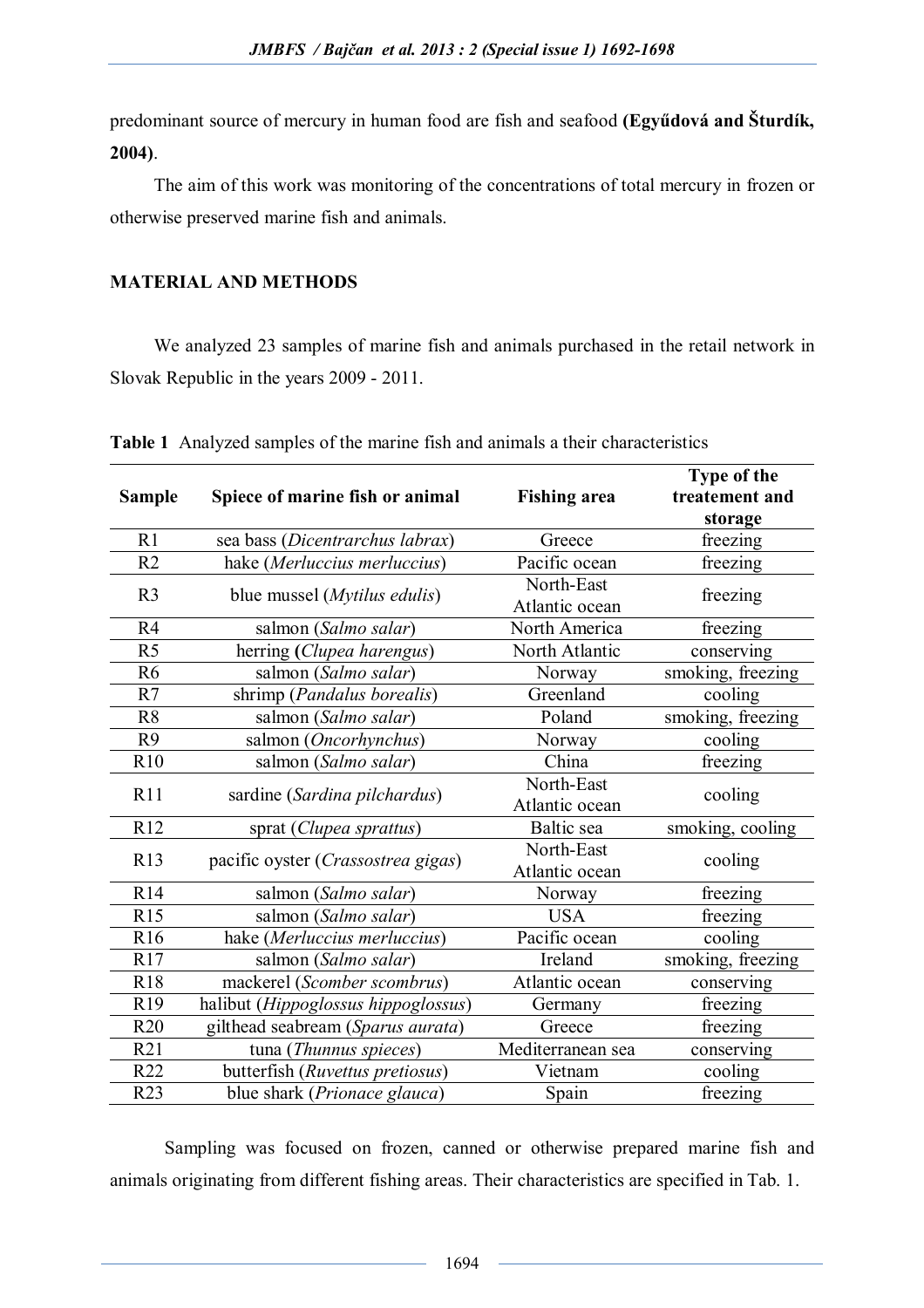Total mercury content in samples was determined by cold vapour atomic absorption spectrometry (mercury analyzer *AMA 254,* Altec, Czech Republic). The analysis took place without pretreatment of the sample immediately after weighting the amount of muscle tissue sample. The results of total Hg content, presented in this work are the average value of two measurements.

#### **RESULTS AND DISCUSSION**

Maximum levels for certain contaminants in foodstuffs are set in Commision Rugulation (ES) No. 1881/2006. Limit value for mercury content in fishery products and muscle meat of fish is  $0.5$ , resp.  $1.0 \text{ mg} \cdot \text{kg}^{-1}$ , in dependence of type of the fishery product.

| <b>Sample</b>   | Type of marine fish and animal | <b>Hg</b> content | <b>Maximum Hg level</b> |
|-----------------|--------------------------------|-------------------|-------------------------|
| R1              | sea bass                       | 0.006             | 0.5                     |
| R2              | hake                           | 0.110             | 0.5                     |
| R <sub>3</sub>  | blue mussel                    | 0.017             | 0.5                     |
| R <sub>4</sub>  | salmon                         | 0.022             | 0.5                     |
| R <sub>5</sub>  | herring                        | 0.024             | 0.5                     |
| R <sub>6</sub>  | salmon                         | 0.024             | 0.5                     |
| R7              | shrimp                         | 0.025             | 0.5                     |
| R <sub>8</sub>  | salmon                         | 0.027             | 0.5                     |
| R <sub>9</sub>  | salmon                         | 0.028             | 0.5                     |
| R <sub>10</sub> | salmon                         | 0.032             | 0.5                     |
| R11             | sardine                        | 0.033             | 0.5                     |
| R12             | sprat                          | 0.036             | 0.5                     |
| R13             | pacific oyster                 | 0.036             | 0.5                     |
| R14             | salmon                         | 0.040             | 0.5                     |
| R15             | salmon                         | 0.042             | 0.5                     |
| R <sub>16</sub> | hake                           | 0.050             | 0.5                     |
| R17             | salmon                         | 0.110             | 0.5                     |
| <b>R18</b>      | mackerel                       | 0.083             | 0.5                     |
| R <sub>19</sub> | halibut                        | 0.012             | 1.0                     |
| R20             | gilthead seabream              | 0.053             | 1.0                     |
| R21             | tuna                           | 0.205             | 1.0                     |
| R22             | butterfish                     | 0.514             | 1.0                     |
| R23             | blue shark                     | 0.697             | 1.0                     |

**Table 2** Total mercury content in analyzed samples of the marine fish and animals  $(mg.kg^{-1})$ 

The results of the determination of total mercury in analyzed samples are presented in Tab. 2 and Fig. 1. The content of Hg in marine fish ranged from 0.006 to 0.697 mg.kg<sup>-1</sup>, the mercury content did not exceeded the limit value in any of analyzed samples. The highest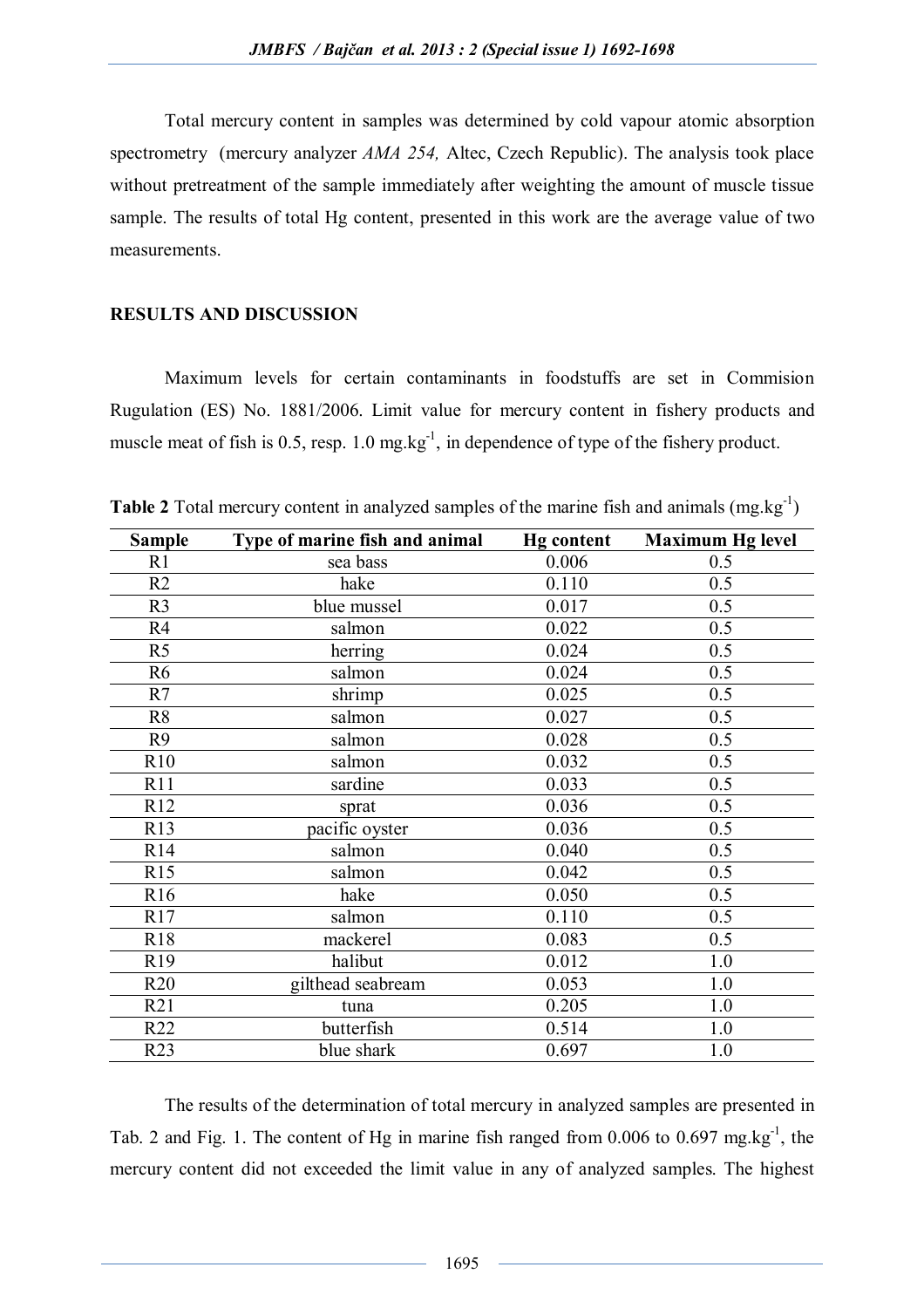content of Hg was found in the blue shark muscle and muscle of fish containing high levels of fats (tuna, butterfish), what is in agreement with the results published by **(Tóth** *et al***., 2010)**. The content of Hg in marine animals ranged from  $0.017$  to  $0.036$  mg.kg<sup>-1</sup> and the Hg content did not exceeded the limit value in any sample of marine animals.



Figure 1 Total Hg content in analyzed samples (mg.kg<sup>-1</sup>)

Similar results heve been found by **Kružíková** *et al.* **(2009)** and **Mišáková (2010). Kružíková** *et al.* **(2009)** analyzed 46 samples of marine fish and animals, which were purchased in the retail network in Czech Republic. In Czech Republic, similary to Slovakia, the same limit values are valid for Hg content in marine fish and animals. These authors found out over-limit Hg content only in 2 samples, that is only 4.3% of all samples. **Mišáková (2010)** analyzed Hg content in 39 fish samples and 18 seafood samples. She found out that the Hg content in two samples of blue shark exceeded 1.3 - 1.5 times the limit value.

**Kimáková a Bernasovská (2006)** monitored the content of Hg in 350 samples of fish and fish products and they found to over-limit Hg content in 160 (45.7%) analyzed samples.

### **CONCLUSION**

Based on our results we can conclude that the contents of mercury in all analyzed samples of frozen or otherwise preserved marine fish and animals were lower than the limit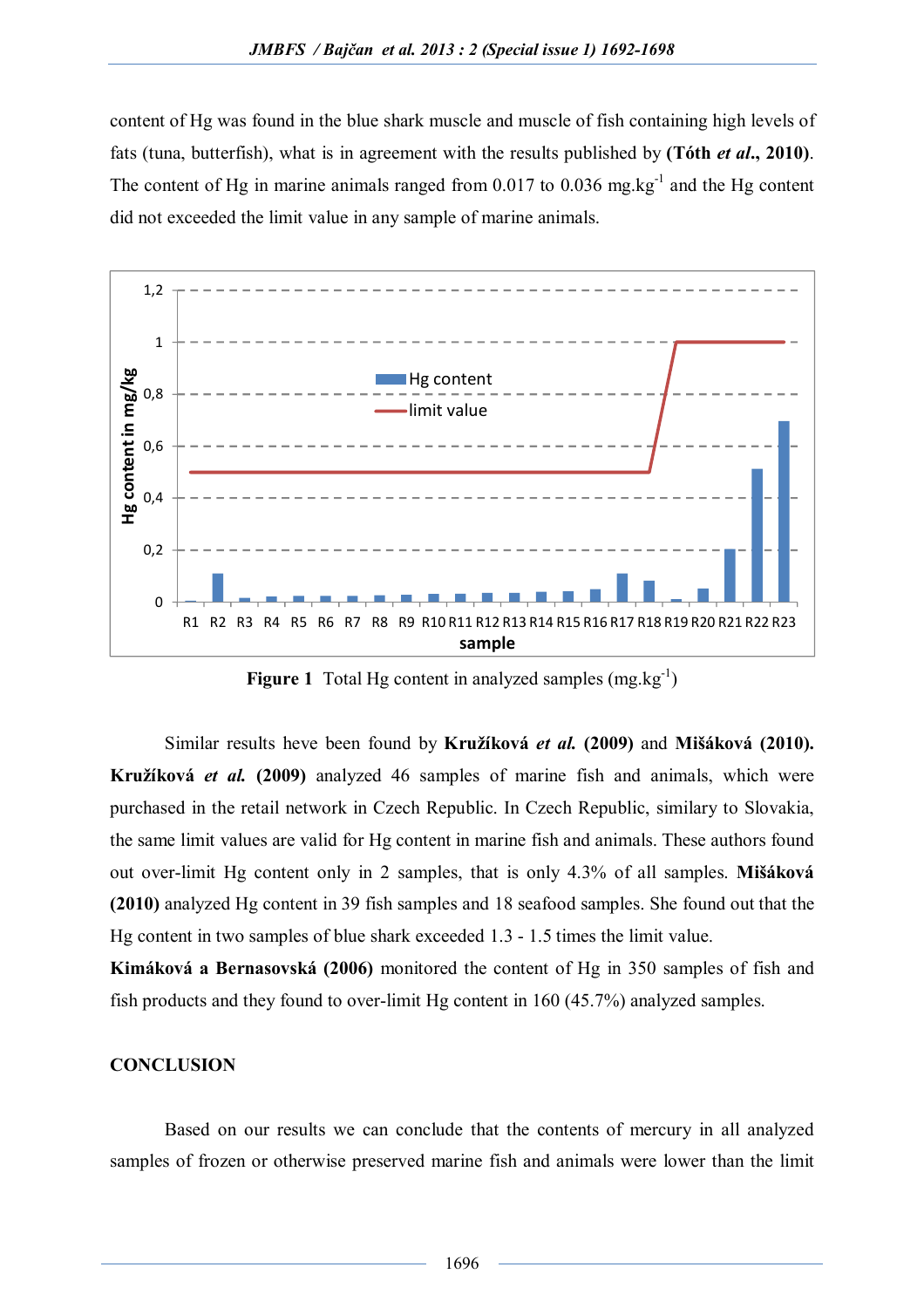value. All marine fish and animals products satisfy requirements of the Slovak and EU legislation for food safety. On the other hand, many authors found out exceeding the limit values for mercury in marine fish, so it is still necessary to pay attention to the quality and safety of the products of marine fish in terms of mercury content.

**Acknowledgments:** This work was funded by Grant Agency VEGA no. 1/0724/12.

### **REFERENCES**

EGYŰDOVÁ, I. – ŠTURDÍK, E. 2004. Heavy metals and pesticides in foodstuffs. In *Nova Biotechnologica*, vol. 4, 2004, p. 155-173.

KAFKA, I. 1996. The risks of heavy metals in relation to man, Part 1 – mercury. Environmental information bulletin. Bratislava: SOSNA, no. 4, 1995, 46 p.

KIMÁKOVÁ, T. – BERNASOVSKÁ, K. 2006. The presence of mercury in fish - good food for kids? In *2nd Conference SCHOOL and HEALTH*. Brno: Masaryk University, 2006, 5 p.

KRUŽÍKOVÁ,K. – KENŠOVÁ, R. – BLAHOVÁ, J. – SVOBODOVÁ, Z. 2009. Monitoring of mercury in marine fish and seafood from a retail network. In *Hygiena Alimentorum XXX.* Bratislava: State veterinary and food administration of Slovak Republic, 2009, p. 311-313.

MIŠÁKOVÁ, A. 2010. Determination of mercury content in environmental samples: diploma work. Zlín: Thomas Bata University, 2010, 74 p.

SOKOL, J. – GOLIAN, J. – KAJABA, I. 2009. Hygienic and health risks of fish and fish products consumation. In *Hygiena Alimentorum XXX*. Bratislava: State veterinary and food administration of Slovak Republic, 2009, p. 170-173.

TOMAN, R. – GOLIAN, J. – MASSÁNYI, P. 2003. Food toxicology. In *Protection of biodiversity 60*. Nitra: SUA in Nitra, 2003, p. 25-27.

TOMÁŠ, J. 2000. Trace elements in the environment. In *Foreign substances in the environment*. Nitra: SUA in Nitra, 2000, p.10-18, ISBN 80-7137-745-7.

TÓTH, T. – POSPÍŠIL, R. – PARILÁKOVÁ, K. – MUSILOVÁ, J. – BYSTRICKÁ, J. 2005. Distribution of heavy metals in soils after application of substrate after biosludge production. In *ChemZi,* vol. 1, 2005, no. 1, p. 108-109.

TÓTH, T. – BYSTRICKÁ, J. – VOLLMANNOVÁ, A. – TREBICHALSKÝ, P. – TÓTH, J. 2010. Sources of mercury in foodstuffs. In *Chemické listy*, vol. 104, 2010, no. 6, p. 578. VELÍŠEK, J. 2002. Food chemistry 2. Tábor: Ossis, 2002, 320 p. ISBN 80-86659-01-12.